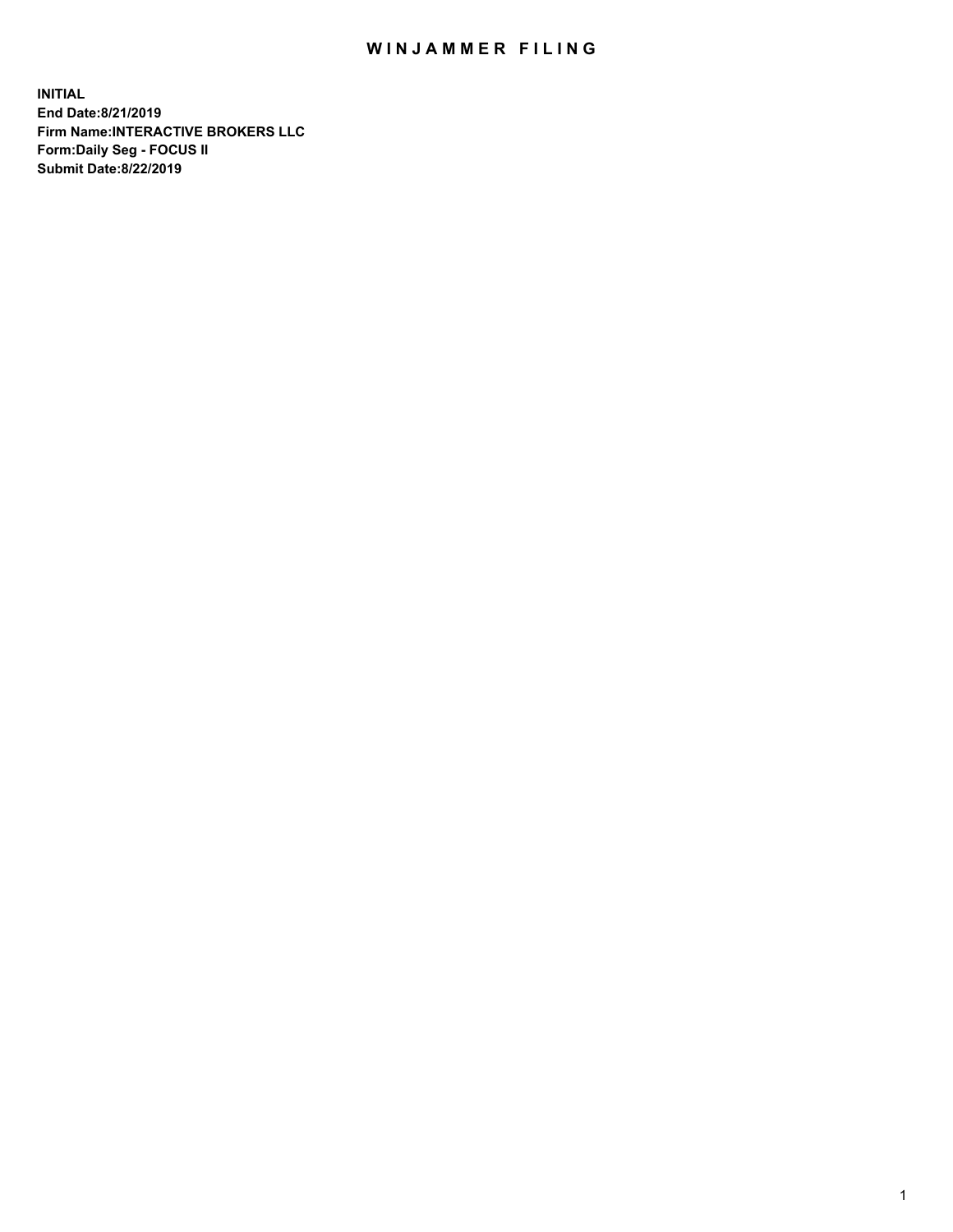**INITIAL End Date:8/21/2019 Firm Name:INTERACTIVE BROKERS LLC Form:Daily Seg - FOCUS II Submit Date:8/22/2019 Daily Segregation - Cover Page**

| Name of Company                                                                                                                                                                                                                                                                                                                | <b>INTERACTIVE BROKERS LLC</b>                                                                  |
|--------------------------------------------------------------------------------------------------------------------------------------------------------------------------------------------------------------------------------------------------------------------------------------------------------------------------------|-------------------------------------------------------------------------------------------------|
| <b>Contact Name</b>                                                                                                                                                                                                                                                                                                            | <b>James Menicucci</b>                                                                          |
| <b>Contact Phone Number</b>                                                                                                                                                                                                                                                                                                    | 203-618-8085                                                                                    |
| <b>Contact Email Address</b>                                                                                                                                                                                                                                                                                                   | jmenicucci@interactivebrokers.c<br><u>om</u>                                                    |
| FCM's Customer Segregated Funds Residual Interest Target (choose one):<br>a. Minimum dollar amount: ; or<br>b. Minimum percentage of customer segregated funds required:% ; or<br>c. Dollar amount range between: and; or<br>d. Percentage range of customer segregated funds required between:% and%.                         | $\overline{\mathbf{0}}$<br>$\overline{\mathbf{0}}$<br>155,000,000 245,000,000<br>0 <sub>0</sub> |
| FCM's Customer Secured Amount Funds Residual Interest Target (choose one):<br>a. Minimum dollar amount: ; or<br>b. Minimum percentage of customer secured funds required:%; or<br>c. Dollar amount range between: and; or<br>d. Percentage range of customer secured funds required between:% and%.                            | $\overline{\mathbf{0}}$<br>$\overline{\mathbf{0}}$<br>80,000,000 120,000,000<br>0 <sub>0</sub>  |
| FCM's Cleared Swaps Customer Collateral Residual Interest Target (choose one):<br>a. Minimum dollar amount: ; or<br>b. Minimum percentage of cleared swaps customer collateral required:% ; or<br>c. Dollar amount range between: and; or<br>d. Percentage range of cleared swaps customer collateral required between:% and%. | $\overline{\mathbf{0}}$<br>$\underline{\mathbf{0}}$<br>0 <sub>0</sub><br>00                     |

Attach supporting documents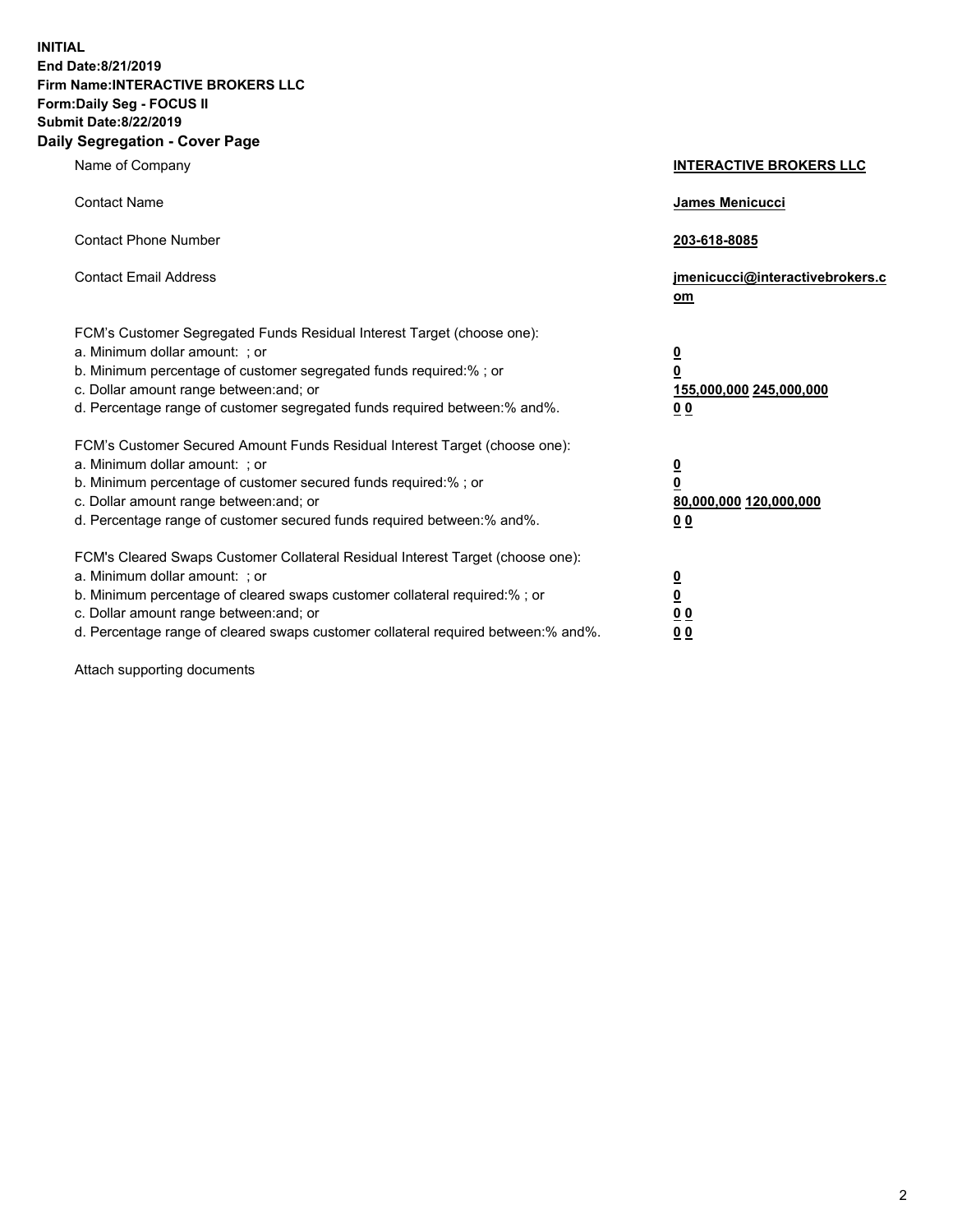## **INITIAL End Date:8/21/2019 Firm Name:INTERACTIVE BROKERS LLC Form:Daily Seg - FOCUS II Submit Date:8/22/2019 Daily Segregation - Secured Amounts**

|                | Daily Ocglegation - Occuled Aniounts                                                              |                                                      |
|----------------|---------------------------------------------------------------------------------------------------|------------------------------------------------------|
|                | Foreign Futures and Foreign Options Secured Amounts                                               |                                                      |
|                | Amount required to be set aside pursuant to law, rule or regulation of a foreign                  | $0$ [7305]                                           |
|                | government or a rule of a self-regulatory organization authorized thereunder                      |                                                      |
| $\mathbf{1}$ . | Net ledger balance - Foreign Futures and Foreign Option Trading - All Customers                   |                                                      |
|                | A. Cash                                                                                           | 475,513,604 [7315]                                   |
|                | B. Securities (at market)                                                                         | $0$ [7317]                                           |
| 2.             | Net unrealized profit (loss) in open futures contracts traded on a foreign board of trade         | 22,122,394 [7325]                                    |
| 3.             | Exchange traded options                                                                           |                                                      |
|                | a. Market value of open option contracts purchased on a foreign board of trade                    | 86,633 [7335]                                        |
|                | b. Market value of open contracts granted (sold) on a foreign board of trade                      | -41,434 [7337]                                       |
| 4.             | Net equity (deficit) (add lines 1.2. and 3.)                                                      | 497,681,197 [7345]                                   |
| 5.             | Account liquidating to a deficit and account with a debit balances - gross amount                 | 23,130 [7351]                                        |
|                | Less: amount offset by customer owned securities                                                  | 0 [7352] 23,130 [7354]                               |
| 6.             | Amount required to be set aside as the secured amount - Net Liquidating Equity                    | 497,704,327 [7355]                                   |
|                | Method (add lines 4 and 5)                                                                        |                                                      |
| 7.             | Greater of amount required to be set aside pursuant to foreign jurisdiction (above) or line<br>6. | 497,704,327 [7360]                                   |
|                | FUNDS DEPOSITED IN SEPARATE REGULATION 30.7 ACCOUNTS                                              |                                                      |
| $\mathbf{1}$ . | Cash in banks                                                                                     |                                                      |
|                | A. Banks located in the United States                                                             | 76,063,871 [7500]                                    |
|                | B. Other banks qualified under Regulation 30.7                                                    | 0 [7520] 76,063,871 [7530]                           |
| 2.             | Securities                                                                                        |                                                      |
|                | A. In safekeeping with banks located in the United States                                         | 462,138,775 [7540]                                   |
|                | B. In safekeeping with other banks qualified under Regulation 30.7                                | 0 [7560] 462,138,775 [7570]                          |
| 3.             | Equities with registered futures commission merchants                                             |                                                      |
|                | A. Cash                                                                                           | $0$ [7580]                                           |
|                | <b>B.</b> Securities                                                                              | $0$ [7590]                                           |
|                | C. Unrealized gain (loss) on open futures contracts                                               | $0$ [7600]                                           |
|                | D. Value of long option contracts                                                                 | $0$ [7610]                                           |
|                | E. Value of short option contracts                                                                | 0 [7615] 0 [7620]                                    |
| 4.             | Amounts held by clearing organizations of foreign boards of trade                                 |                                                      |
|                | A. Cash                                                                                           | $0$ [7640]                                           |
|                | <b>B.</b> Securities                                                                              | $0$ [7650]                                           |
|                | C. Amount due to (from) clearing organization - daily variation                                   | $0$ [7660]                                           |
|                | D. Value of long option contracts                                                                 | $0$ [7670]                                           |
|                | E. Value of short option contracts                                                                | 0 [7675] 0 [7680]                                    |
| 5.             | Amounts held by members of foreign boards of trade                                                |                                                      |
|                | A. Cash                                                                                           | 61,473,560 [7700]                                    |
|                | <b>B.</b> Securities                                                                              | $0$ [7710]                                           |
|                | C. Unrealized gain (loss) on open futures contracts                                               | 18,998,882 [7720]                                    |
|                | D. Value of long option contracts                                                                 | 86,633 [7730]                                        |
|                | E. Value of short option contracts                                                                | <mark>-41,434</mark> [7735] <u>80,517,641</u> [7740] |
| 6.             | Amounts with other depositories designated by a foreign board of trade                            | 0 [7760]                                             |
| 7.             | Segregated funds on hand                                                                          | $0$ [7765]                                           |
| 8.             | Total funds in separate section 30.7 accounts                                                     | 618,720,287 [7770]                                   |
| 9.             | Excess (deficiency) Set Aside for Secured Amount (subtract line 7 Secured Statement               | 121,015,960 [7380]                                   |
|                | Page 1 from Line 8)                                                                               |                                                      |
| 10.            | Management Target Amount for Excess funds in separate section 30.7 accounts                       | 80,000,000 [7780]                                    |
| 11.            | Excess (deficiency) funds in separate 30.7 accounts over (under) Management Target                | 41,015,960 [7785]                                    |
|                |                                                                                                   |                                                      |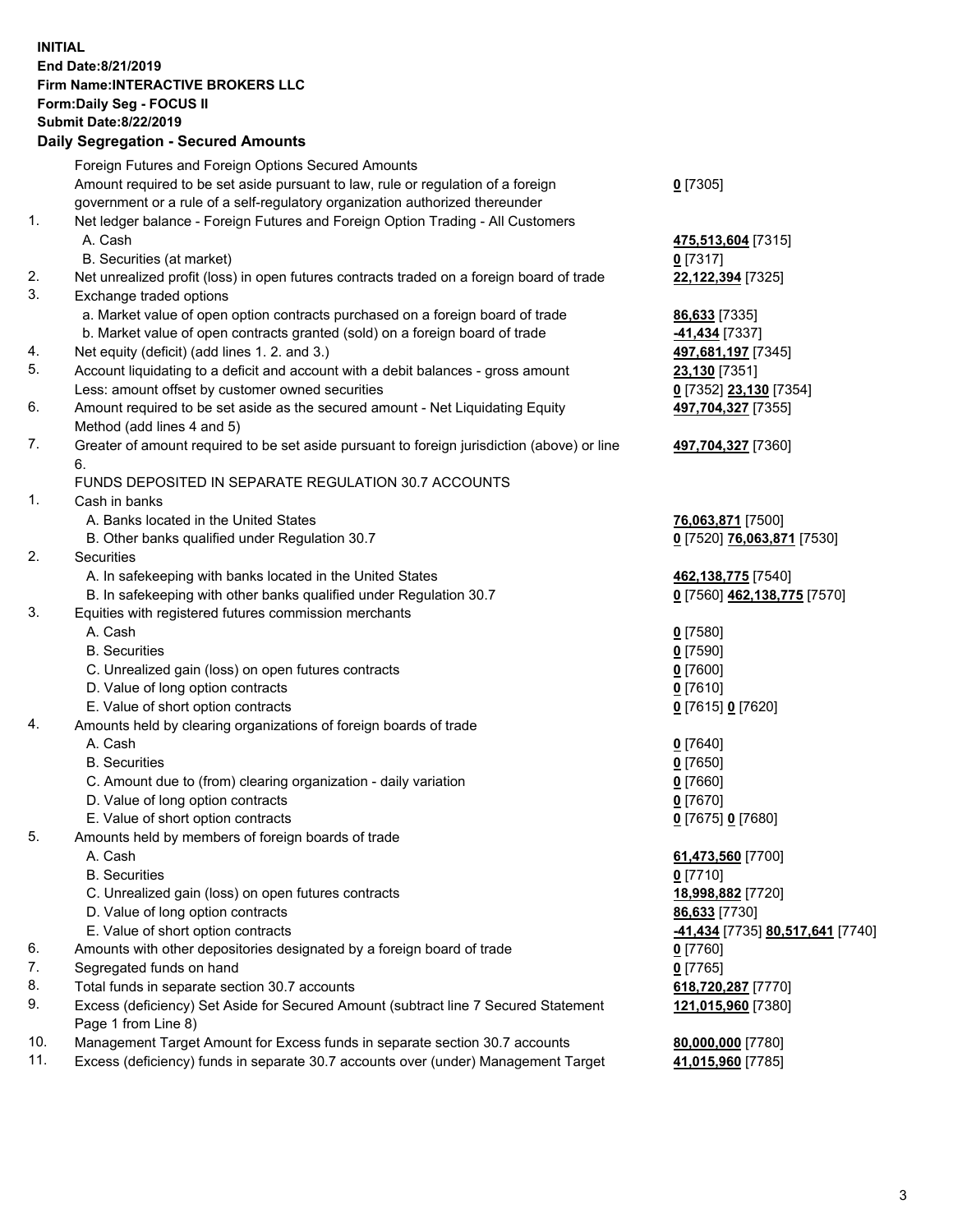**INITIAL End Date:8/21/2019 Firm Name:INTERACTIVE BROKERS LLC Form:Daily Seg - FOCUS II Submit Date:8/22/2019 Daily Segregation - Segregation Statement** SEGREGATION REQUIREMENTS(Section 4d(2) of the CEAct) 1. Net ledger balance A. Cash **4,167,171,457** [7010] B. Securities (at market) **0** [7020] 2. Net unrealized profit (loss) in open futures contracts traded on a contract market **-99,593,919** [7030] 3. Exchange traded options A. Add market value of open option contracts purchased on a contract market **247,015,889** [7032] B. Deduct market value of open option contracts granted (sold) on a contract market **-259,962,006** [7033] 4. Net equity (deficit) (add lines 1, 2 and 3) **4,054,631,421** [7040] 5. Accounts liquidating to a deficit and accounts with debit balances - gross amount **1,211,480** [7045] Less: amount offset by customer securities **0** [7047] **1,211,480** [7050] 6. Amount required to be segregated (add lines 4 and 5) **4,055,842,901** [7060] FUNDS IN SEGREGATED ACCOUNTS 7. Deposited in segregated funds bank accounts A. Cash **945,248,420** [7070] B. Securities representing investments of customers' funds (at market) **1,994,896,920** [7080] C. Securities held for particular customers or option customers in lieu of cash (at market) **0** [7090] 8. Margins on deposit with derivatives clearing organizations of contract markets A. Cash **6,332,663** [7100] B. Securities representing investments of customers' funds (at market) **1,330,840,419** [7110] C. Securities held for particular customers or option customers in lieu of cash (at market) **0** [7120] 9. Net settlement from (to) derivatives clearing organizations of contract markets **-1,089,607** [7130] 10. Exchange traded options A. Value of open long option contracts **247,198,813** [7132] B. Value of open short option contracts **-260,216,280** [7133] 11. Net equities with other FCMs A. Net liquidating equity **0** [7140] B. Securities representing investments of customers' funds (at market) **0** [7160] C. Securities held for particular customers or option customers in lieu of cash (at market) **0** [7170] 12. Segregated funds on hand **0** [7150] 13. Total amount in segregation (add lines 7 through 12) **4,263,211,348** [7180] 14. Excess (deficiency) funds in segregation (subtract line 6 from line 13) **207,368,447** [7190] 15. Management Target Amount for Excess funds in segregation **155,000,000** [7194]

16. Excess (deficiency) funds in segregation over (under) Management Target Amount Excess

**52,368,447** [7198]